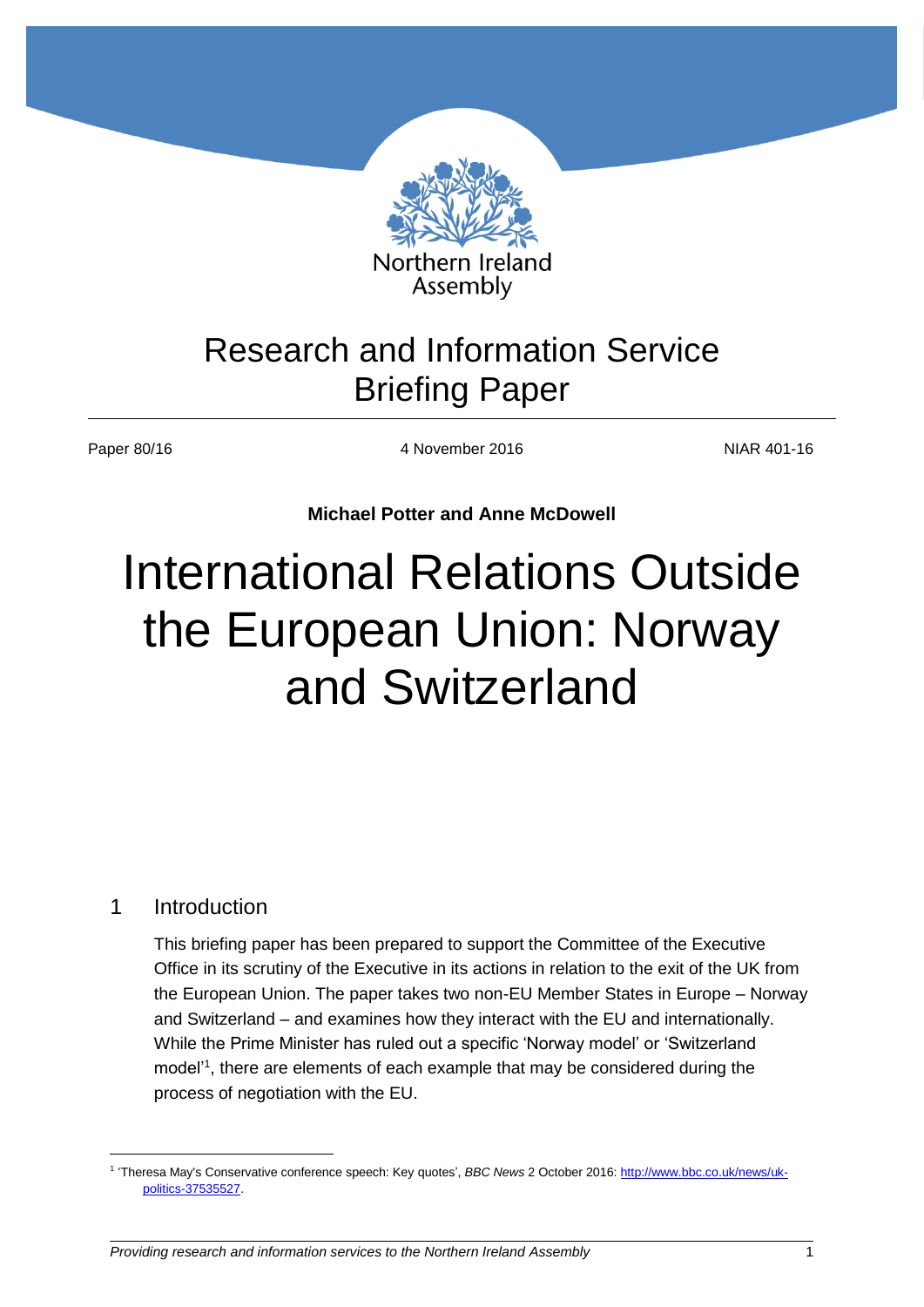## 2 The European Free Trade Association (EFTA) and the European Economic Area (EEA)

This section briefly describes the European Free Trade Association (EFTA) and the European Economic Area (EEA). Summaries of these arrangements, alongside other options following the UK withdrawal from the EU, are available in the paper *Possible models for the UK-EU relationship post 'Brexit'<sup>2</sup>* .

EFTA is an intergovernmental organisation set up for the promotion of free trade and economic integration among its member states, Iceland, Liechtenstein, Norway and Switzerland<sup>3</sup>. EFTA was founded in 1960 as an agreement between European states seeking the benefits of free trade without full membership of the then European Economic Community (EEC). Founder members the UK, Denmark, Sweden, Austria and Portugal are now EU Member States<sup>4</sup>. Switzerland is not (see below).

In 1972, free trade agreements were concluded between the EEC and EFTA to cover the abolition of customs and the free movement of industrial products. The EFTA states currently have 27 other free trade agreements covering 38 states<sup>5</sup>. These cover industrial products, fish and marine products, certain agricultural products, rules of origin, trade facilitation, sanitary and phytosanitary (SPS) measures, trade remedies, intellectual property rights, competition, trade in services, investment, public procurement, sustainable development, oversight arrangements and dispute settlement.

The Agreement on the European Economic Area (EEA), in force from 1994, provided for three of the four EFTA states to include EU legislation covering the 'four freedoms' of the EU – the free movement of goods, services, people and capital – throughout the 31 states. Switzerland remained in EFTA, but outside the EEA, in consequence of a referendum. The agreement guarantees access to the internal market of the EEA, but does not include EU policies such as the Common Agricultural and Fisheries policies, Customs Union, Common Trade Policy, Common Foreign and Security Policy, Justice and Home Affairs or Monetary Union<sup>6</sup>. However, EFTA countries are part of the Schengen area<sup>7</sup>.

<sup>2</sup> Research and Information Service Briefing Paper 47/14 *Possible models for the UK-EU relationship post 'Brexit'* 8 September 2016[: http://www.niassembly.gov.uk/assembly-business/research-and-information-service-raise/research-publications-](http://www.niassembly.gov.uk/assembly-business/research-and-information-service-raise/research-publications-2016/)[2016/.](http://www.niassembly.gov.uk/assembly-business/research-and-information-service-raise/research-publications-2016/)

<sup>&</sup>lt;sup>3</sup> EFTA website: [http://www.efta.int/.](http://www.efta.int/)

<sup>4</sup> Paul Bowers, Arabella Lang, Vaughne Miller, Ben Smith, Dominic Webb (2016) Brexit: some legal and constitutional issues and alternatives to EU membership. House of Commons Library Briefing Paper 07214 28 July 2016, p.26: [http://researchbriefings.parliament.uk/ResearchBriefing/Summary/CBP-7214.](http://researchbriefings.parliament.uk/ResearchBriefing/Summary/CBP-7214)

<sup>&</sup>lt;sup>5</sup> 'Free Trade Agreements', EFTA website, accessed 19 October 2016: http://www.efta.int/free-trade/free-trade-agreements.

<sup>&</sup>lt;sup>6</sup> 'EEA Agreement', EFTA website, accessed 19 October 2016[: http://www.efta.int/eea/eea-agreement.](http://www.efta.int/eea/eea-agreement)

<sup>7</sup> The Schengen area is a border-free zone comprising 22 of the EU Member States and the four EFTA states: 'Schengen Area', European Commission website, accessed 19 October 2016: [http://ec.europa.eu/dgs/home-affairs/what-we](http://ec.europa.eu/dgs/home-affairs/what-we-do/policies/borders-and-visas/schengen/index_en.htm)[do/policies/borders-and-visas/schengen/index\\_en.htm.](http://ec.europa.eu/dgs/home-affairs/what-we-do/policies/borders-and-visas/schengen/index_en.htm)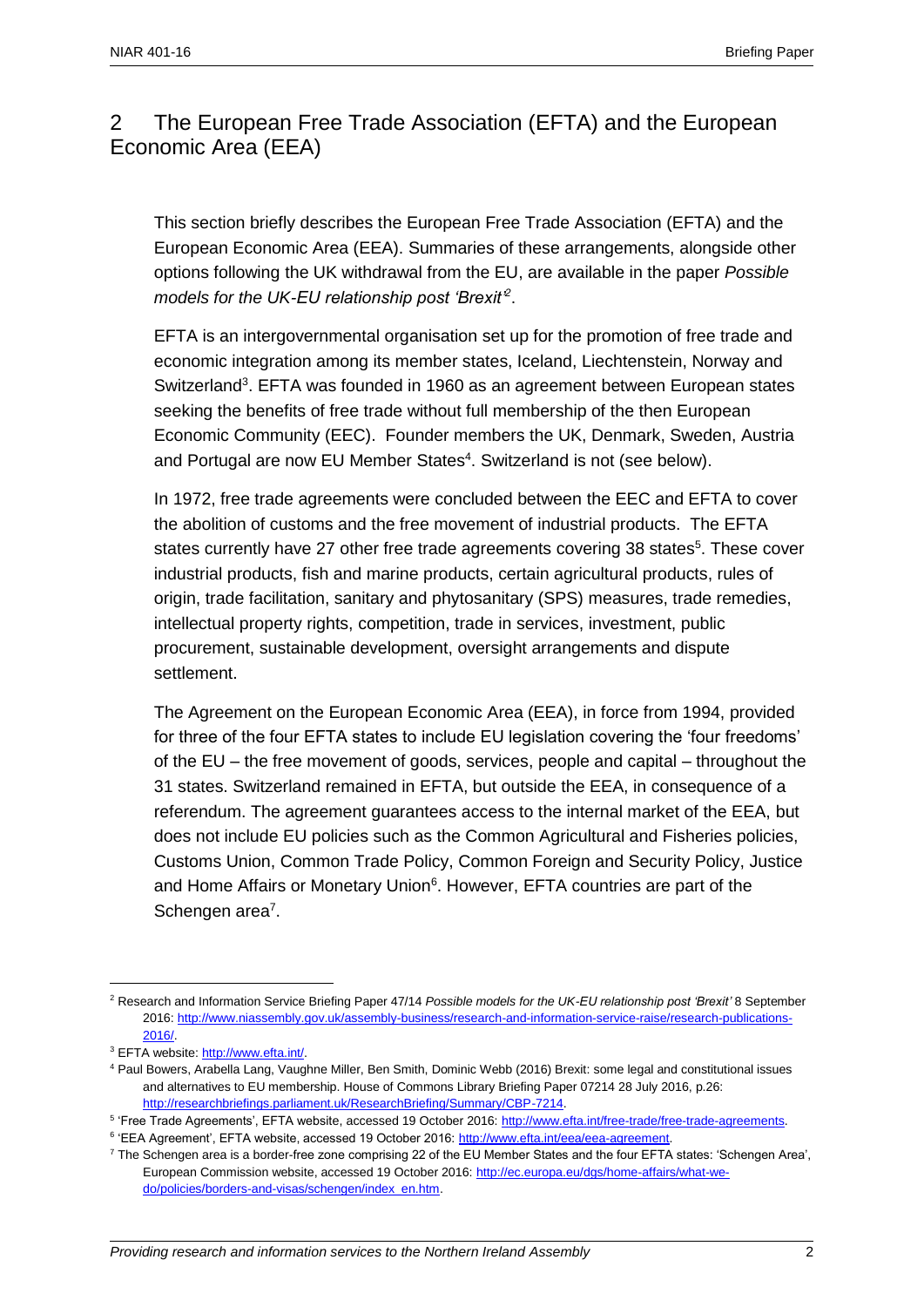The following map shows the EU Members States, the states of the EEA and EFTA (Norway, Iceland and Liechtenstein) and Switzerland as the sole EFTA state outside the EEA.

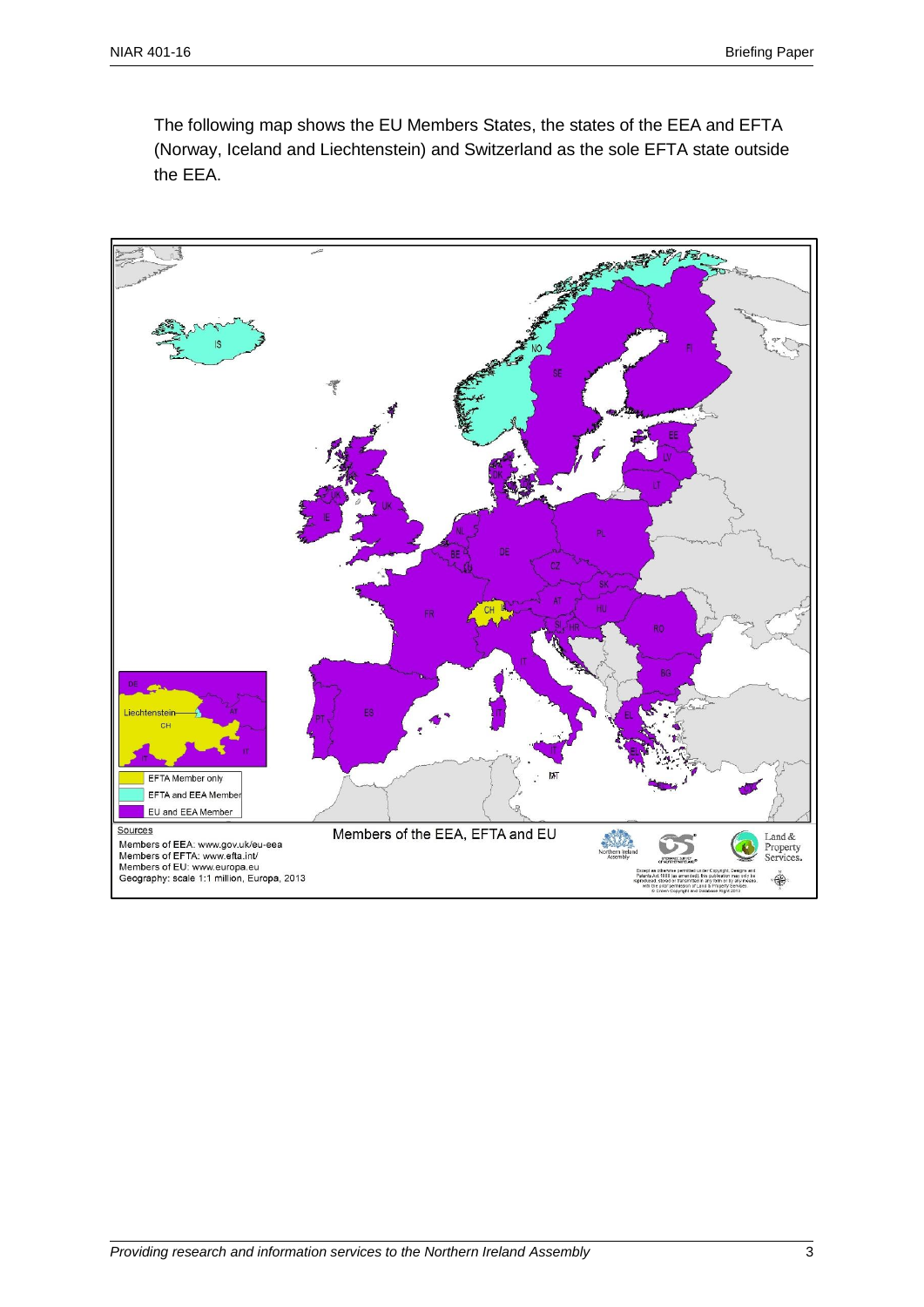## 3 Norway

## **Background**

Norway has a population of 5.2 million, 14% of whom are first generation immigrants $8$ . Norway is an EFTA member and is part of the EEA, but the country has remained broadly Eurosceptic, rejecting by referendum membership of the EEC in 1972 and the EU in 1994<sup>9</sup>. The EU is Norway's most important trade customer, taking 74.3% of the country's trade, being the 5<sup>th</sup> largest import market for EU and being the 7<sup>th</sup> largest export market for the  $EU^{10}$ .

#### **Norway and the EU**

As an EEA member, Norway applies the full *acquis communautaire<sup>11</sup>* of the EU relating to the 'four freedoms', along with that pertaining to related policies, such as transport, competition, social policy, consumer protection, environment, statistics and company law. The EEA agreement does not cover agriculture and fisheries.

The structure of the EEA and EFTA relationship is complex, with EEA bodies sitting between institutions associated with EFTA and the EU. These are summarised in the diagram below<sup>12</sup>.



\*Switzerland is an observer

<sup>&</sup>lt;sup>8</sup> 'Key Figures for the Population', Statistics Norway website, accessed 24 October 2016: [https://www.ssb.no/en/befolkning/nokkeltall/population.](https://www.ssb.no/en/befolkning/nokkeltall/population)

<sup>9</sup> David Arter (2016), *Scandinavian Politics Today,* Manchester: Manchester University Press, pp.400-410.

<sup>&</sup>lt;sup>10</sup> 'Trade – Norway', European Commission website, accessed 24 October 2016: [http://ec.europa.eu/trade/policy/countries-and](http://ec.europa.eu/trade/policy/countries-and-regions/countries/norway/)[regions/countries/norway/.](http://ec.europa.eu/trade/policy/countries-and-regions/countries/norway/)

<sup>11</sup> The *acquis communautaire* is the accumulated EU legislation, policy and case law which constitute EU law.

<sup>&</sup>lt;sup>12</sup> 'The European Economic Area Agreement', Norway Mission to the EU website, accessed 25 October 2016: [http://www.eu](http://www.eu-norway.org/eeaforside/#.WA8tRORIhaQ)[norway.org/eeaforside/#.WA8tRORIhaQ.](http://www.eu-norway.org/eeaforside/#.WA8tRORIhaQ)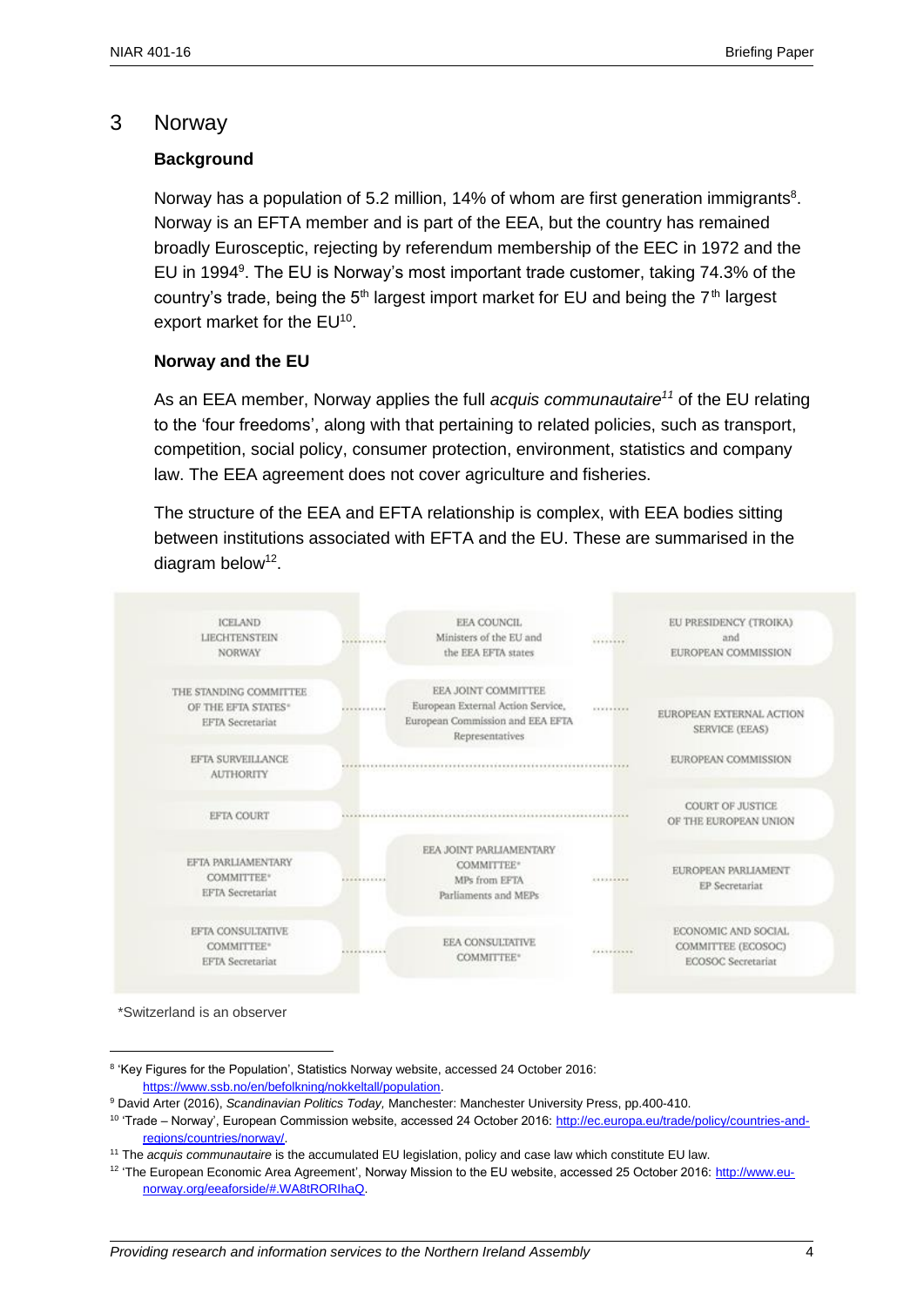Norway participates in a range of EU agencies and institutions, as follows:

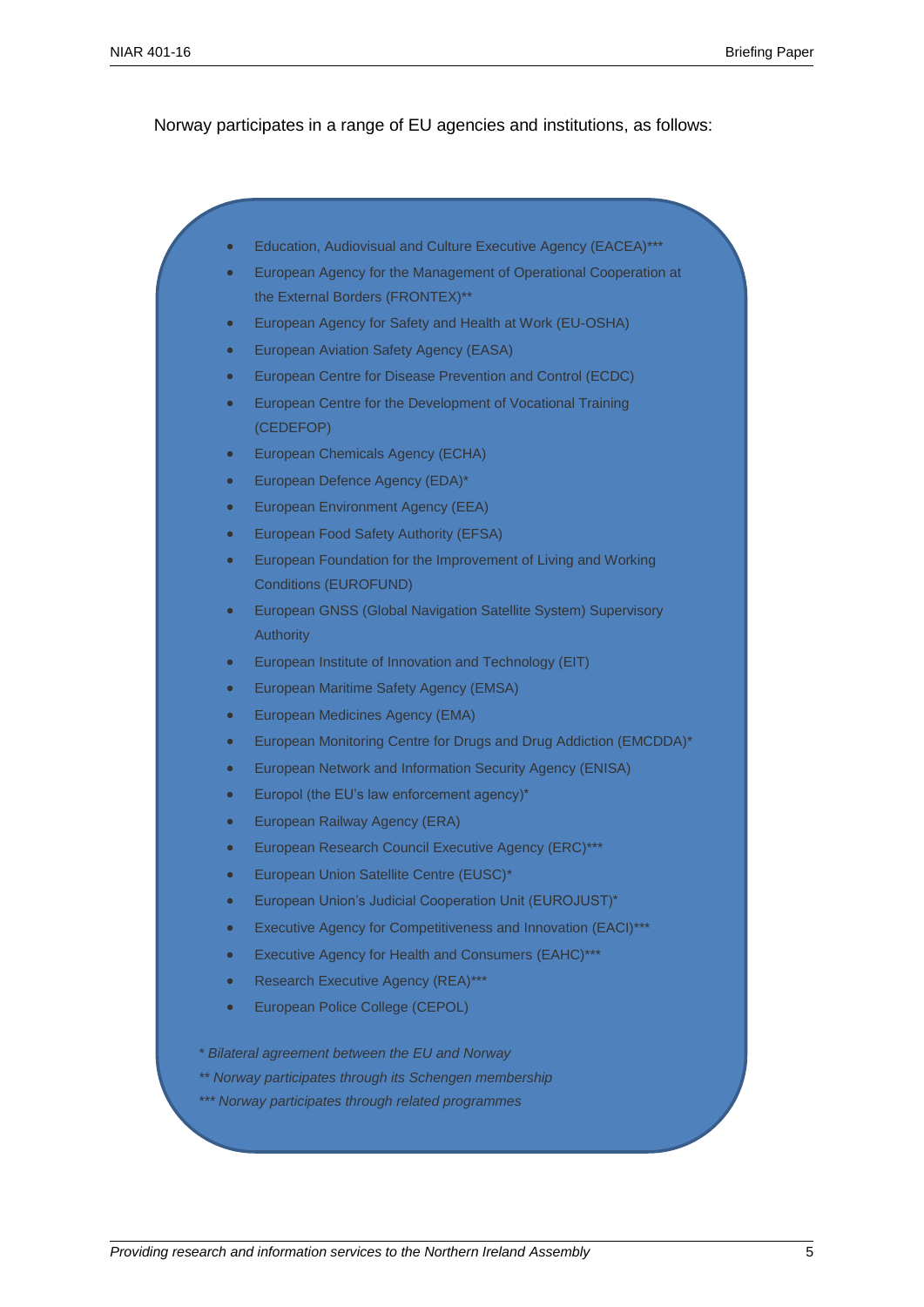$\overline{a}$ 

In addition, Norway participates in a number of EU programmes. While not contributing to the EU central fund, financial contributions in 2014 amounted to €306 million. This will rise to €550 million per annum by 2020, during which time Norway will participate in the following programmes $13$ :

- Horizon 2020
- Erasmus +
- Galileo
- **•** Creative Europe
- Connecting Europe Facility (ICT part)
- European Statistical Programme
- Health for Growth
- **•** Union Civil Protection Mechanism
- Interoperability Solutions for Public Administrations (ISA) Programme
- **Employment and Social Innovation**
- Consumer Programme
- Copernicus programme

Appendix 1 gives a list of Norwegian offices in Brussels. The list includes commercial, trades union, NGO and government offices, including office of regions of Norway.

#### **Norway and the Rest of the World**

Norway negotiates free trade agreements with other countries through EFTA. However, each EFTA state has to agree to the parameters of the negotiations and therefore retains sovereignty in the process. Norway has free trade agreements with the following<sup>14</sup>:

| Chile                                 | Korea     | The Palestinian<br><b>Territory</b> | Croatia   |
|---------------------------------------|-----------|-------------------------------------|-----------|
| Lebanon                               | Singapore | Egypt                               | Macedonia |
| South African<br><b>Customs Union</b> | Israel    | Mexico                              | Tunisia   |
| Jordan                                | Morocco   | Turkey                              | Canada    |

<sup>13</sup> 'Norway's participation in EU programmes and agencies', Norway Mission to the EU website, accessed 25 October 2016: [http://www.eu-norway.org/eu/Coopperation-in-programmes-and-agencies/#.WA8vx-RIhaQ.](http://www.eu-norway.org/eu/Coopperation-in-programmes-and-agencies/#.WA8vx-RIhaQ) 

<sup>14</sup> 'Norway's free trade agreements', Norwegian Government website, accessed 25 October 2016: [https://www.regjeringen.no/no/tema/naringsliv/handel/nfd---innsiktsartikler/frihandelsavtaler/norways-free-trade](https://www.regjeringen.no/no/tema/naringsliv/handel/nfd---innsiktsartikler/frihandelsavtaler/norways-free-trade-agreements/id457017/)[agreements/id457017/.](https://www.regjeringen.no/no/tema/naringsliv/handel/nfd---innsiktsartikler/frihandelsavtaler/norways-free-trade-agreements/id457017/)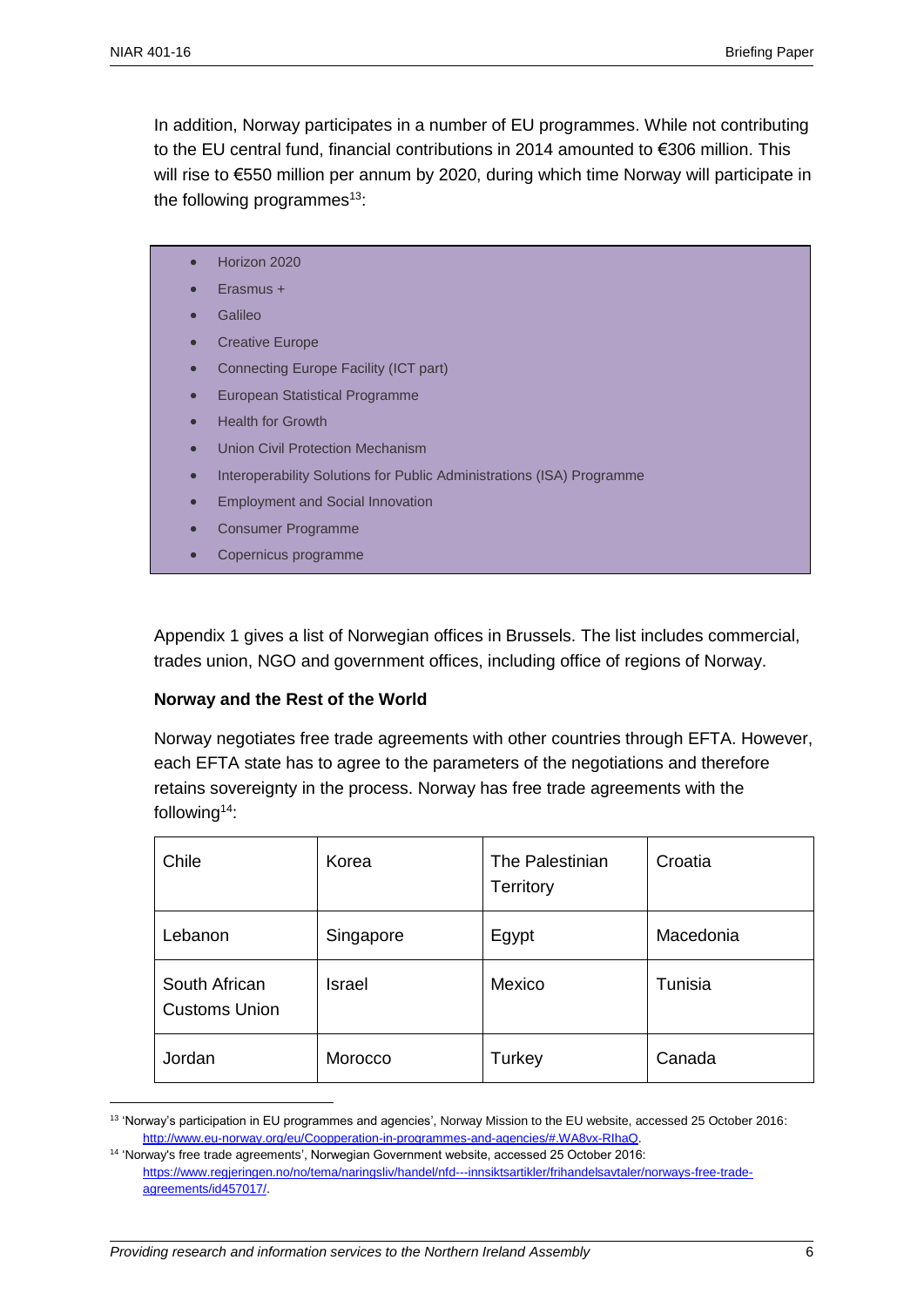There are negotiations with a further five potential partners<sup>15</sup> and co-operation declarations with five more<sup>16</sup>.

The top five export and import partners are set out in the following table<sup>17</sup>.

| <b>Export market</b> | <b>Export Partner</b><br>share | <b>Import origin</b> | <b>Import Partner</b><br>share |
|----------------------|--------------------------------|----------------------|--------------------------------|
| <b>UK</b>            | 21.79%                         | Sweden               | 11.51%                         |
| Germany              | 17.58%                         | Germany              | 11.32%                         |
| <b>Netherlands</b>   | 9.91%                          | China                | 10.42%                         |
| France               | 6.52%                          | <b>UK</b>            | 6.42%                          |
| Sweden               | 5.95%                          | <b>USA</b>           | 6.29%                          |

While the main export destinations are EU countries, imports are from a variety of sources.

<sup>15</sup> Algeria, The Gulf Co-operation Council, Colombia, Thailand and Peru.

<sup>16</sup> Albania, Serbia, MERCOSUR (comprising five South American states and six associate states), Ukraine and Mongolia.

<sup>17</sup> World Integrated Trade Solution (WITS), World Bank website, accessed 24 October 2016:

[http://wits.worldbank.org/countrysnapshot/en/NOR.](http://wits.worldbank.org/countrysnapshot/en/NOR)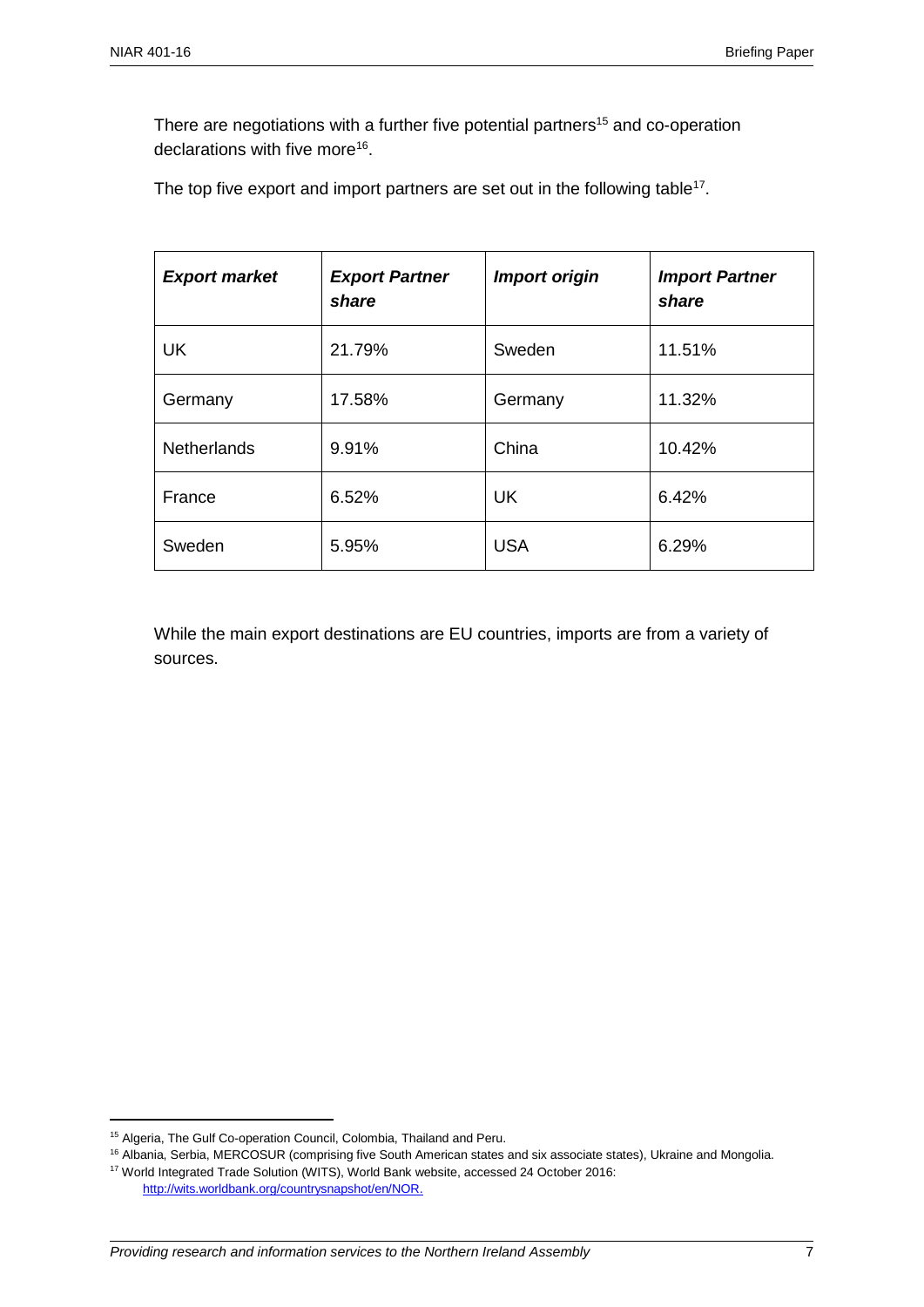## 4 Switzerland

## **Background**

Switzerland is a confederation of 26 cantons with a population of 8.2 million, just under 2 million of whom are foreign nationals. One of the features of the country's political system is that of 'direct democracy', where any group of citizens can trigger a referendum on constitutional change with 100,000 signatures ('popular initiative'), or to halt new legislation with 50,000 signatures ('optional referendum')<sup>18</sup>. This has been significant in the Swiss Government's dealings with the European Union.

From 1972 the EFTA states, including Switzerland, have signed bilateral agreements with the EEC (later the European Union). In 1992 agreement was reached between the EU and EFTA to form the EEA, however, while the Swiss Government favoured the agreement, a referendum narrowly (50.3%) rejected entry into the EEA<sup>19</sup>.

Instead of EEA membership, Switzerland has negotiated separate agreements with the EU. The first of these, 'Bilateral I' in 1999, comprised a package of arrangements with the EU in the areas of the free movement of persons, road transport, research, air transport, public procurement and technical barriers to trade. This was followed in 2004 by 'Bilateral II', which covered internal security (Schengen), asylum policy (Dublin), taxation, addressing fraud, processed agricultural products, media, the environment, statistics, pensions and education<sup>20</sup>.

While not an EU Member State, Switzerland has been practicing a policy of convergence with the EU. Since 1988, new laws have been checked for 'eurocompatibility' in what has been described as 'customised quasi-membership' or 'Europe á la carte<sup>21</sup>. This has included financial contributions, for example, Switzerland agreed in 2004 to contribute €100 million per annum for ten years to the EU Cohesion Fund.

#### **Switzerland and the EU**

 $\overline{a}$ 

Since 2004, Switzerland's convergence with the EU has continued through a series of bilateral agreements. These agreements are summarised in the boxes below. In addition. Switzerland has been involved in the Erasmus<sup>22</sup> programme since 2014,

<sup>18</sup> Federal Chancellery (2016), *The Swiss Confederation: A Brief Guide*, Bern: Federal Chancellery, p.17: [https://www.bk.admin.ch/dokumentation/02070/index.html?lang=en.](https://www.bk.admin.ch/dokumentation/02070/index.html?lang=en)

<sup>19</sup> Hanspeter Kriesi and Alexander Trechsel (2008), *The Politics of Switzerland: Continuity and Change in a Consensus Democracy*, Cambridge: Cambridge University Press, pp.174-7.

<sup>&</sup>lt;sup>20</sup> Vue d'ensemble des accords bilatéraux, Politique Européen de la Suisse, Swiss Department of Foreign Affairs website, accessed 21 October 2016: [https://www.eda.admin.ch/dea/fr/home/bilaterale-abkommen/ueberblick.html.](https://www.eda.admin.ch/dea/fr/home/bilaterale-abkommen/ueberblick.html)

<sup>21</sup> Hanspeter Kriesi and Alexander Trechsel (2008), *The Politics of Switzerland: Continuity and Change in a Consensus Democracy*, Cambridge: Cambridge University Press, p.187.

<sup>&</sup>lt;sup>22</sup> Erasmus is a student foreign exchange programme[: https://ec.europa.eu/programmes/erasmus-plus/node\\_en.](https://ec.europa.eu/programmes/erasmus-plus/node_en)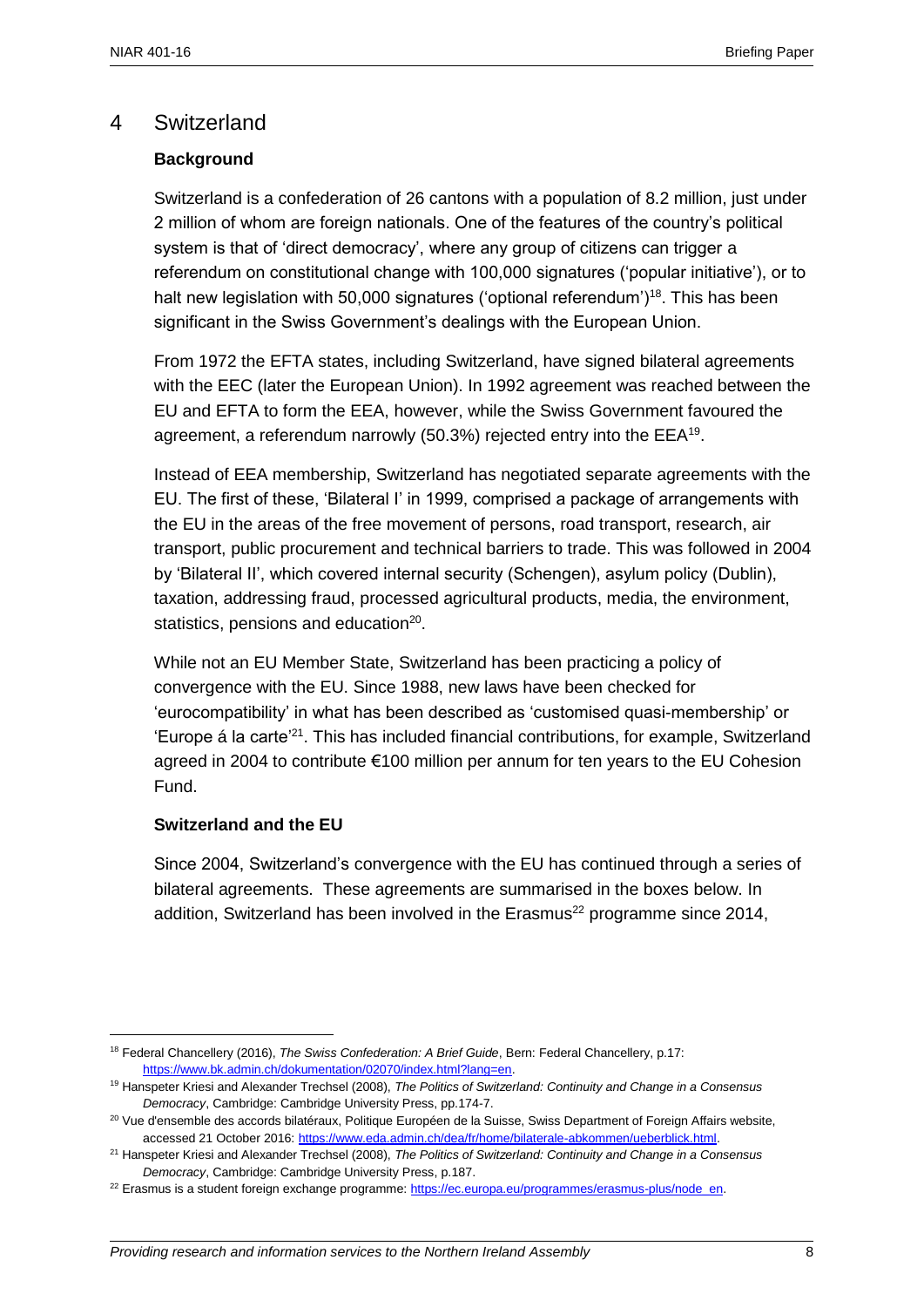entered into an agreement on tax in 2015, in force in 2017, participates in Euratom<sup>23</sup> and Horizon 2020<sup>24</sup> and agreements on electricity and services are pending<sup>25</sup>.

Pre-1999 Bilaterals

Free trade Customs Insurance

#### Bilateral I 1999

Free movement Trade obstacles Public procurement Agriculture Research Air transport Road transport

## Bilateral II 2004

Schengen (borders) Dublin (asylum) Taxation of savings Fraud prevention Processed agricultural products Media (Creative Europe) Environment **Statistics** Pensions Education, vocational training and youth

#### Bilaterals since 2004

Europol **Eurojust** European Defence Agency Collaboration on competition Satellite navigation (Galileo and EGNOS) European Asylum Bureau Enterprise tax

However, continued participation in EU programmes has been called into question by opposition to the free movement of people. A referendum in February 2014 resulted, by a slim margin (50.3%), in calls for quotas on EU migrants<sup>26</sup>. As access to the single market is reliant on the 'four freedoms' of movement of people, goods, services and capital, this has endangered Switzerland's participation. However, as a compromise, new legislation may avoid movement restrictions by instead introducing a local worker preference system<sup>27</sup>.

<sup>23</sup> Euratom is an EU research programme for nuclear research and training: [https://ec.europa.eu/programmes/horizon2020/en/h2020-section/euratom.](https://ec.europa.eu/programmes/horizon2020/en/h2020-section/euratom) 

<sup>&</sup>lt;sup>24</sup> Horizon 2020 is the EU framework for research and innovation: https://ec.europa.eu/programmes/horizon2020/.

<sup>25</sup> 'Die Schweiz und die EU', EU External Action website, accessed 21 October 2016: [https://eeas.europa.eu/headquarters/headquarters-homepage/7690/die-schweiz-und-die-eu\\_de.](https://eeas.europa.eu/headquarters/headquarters-homepage/7690/die-schweiz-und-die-eu_de) 

<sup>&</sup>lt;sup>26</sup> 'Die Überraschung ist perfekt', Neue Zürcher Zeitung 9 February 2014: <u>http://www.nzz.ch/schweiz/svp-initiative-im-aargau-</u> [auf-ja-kurs-1.18239183.](http://www.nzz.ch/schweiz/svp-initiative-im-aargau-auf-ja-kurs-1.18239183)

<sup>&</sup>lt;sup>27</sup> 'Nationalrat verschärft das Ausländergesetz', Neue Zürcher Zeitung, 14 September 2016[: http://www.nzz.ch/schweiz/aktuelle](http://www.nzz.ch/schweiz/aktuelle-themen/auslaenderpolitik-niederlassungsbewilligung-nur-fuer-integrierte-ld.116648)[themen/auslaenderpolitik-niederlassungsbewilligung-nur-fuer-integrierte-ld.116648.](http://www.nzz.ch/schweiz/aktuelle-themen/auslaenderpolitik-niederlassungsbewilligung-nur-fuer-integrierte-ld.116648)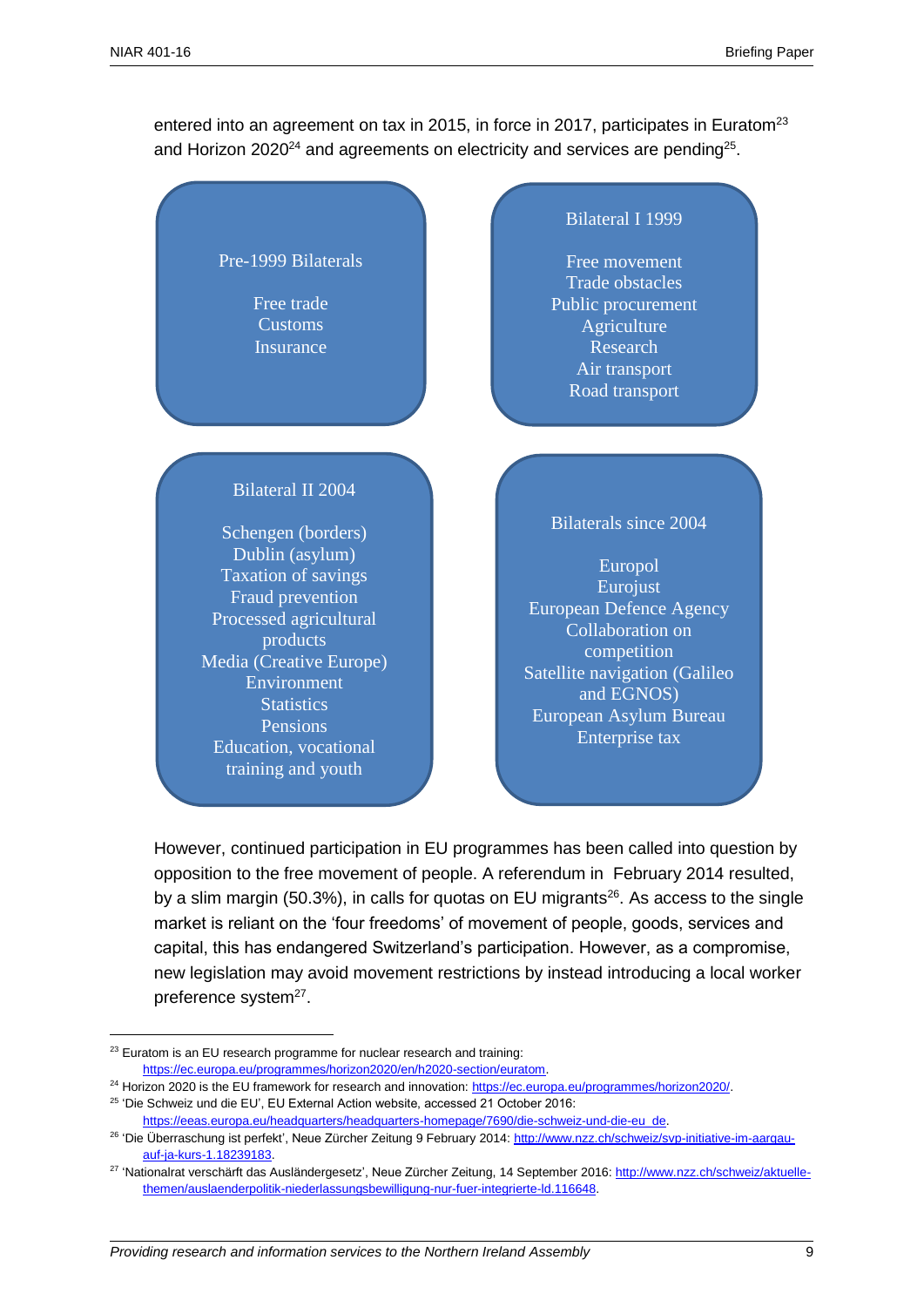$\overline{a}$ 

## **Switzerland and the Rest of the World**

According to the Swiss Department of Foreign Affairs database of international treaties, which lists 8268 international agreements, there are 304 treaties with the EU. However, there are also 2547 bilateral treaties with individual EU Member States, the highest number (420) being with France<sup>28</sup>. This compares with treaty partners outside of the EU, such as the USA (125), China (82), Russia (77) and India (30).

In terms of trade, the EU is the main partner for Switzerland and that country is the third most important trading partner for the  $EU^{29}$ . Non-EU countries are also important trade partners, as illustrated in the following table of the top five export and import partners<sup>30</sup>.

| <b>Export market</b> | <b>Export Partner</b><br>share | <b>Import origin</b> | <b>Import Partner</b><br>share |
|----------------------|--------------------------------|----------------------|--------------------------------|
| Germany              | 14.20%                         | Germany              | 20.63%                         |
| <b>USA</b>           | 10.55%                         | <b>UK</b>            | 12.82%                         |
| Hong Kong            | 8.68%                          | <b>USA</b>           | 8.02%                          |
| India                | 7.39%                          | Italy                | 7.74%                          |
| China                | 6.95%                          | France               | 6.60%                          |

While Switzerland has significant trade links to the EU, there are also important trade relationships with non-EU states.

<sup>&</sup>lt;sup>28</sup> Data from 'Banque de données des traités internationaux', DFAE website, accessed 24 October 2016; [https://www.eda.admin.ch/content/eda/fr/home/aussenpolitik/voelkerrecht/internationale\\_vertraege/datenbank\\_staatsvertr](https://www.eda.admin.ch/content/eda/fr/home/aussenpolitik/voelkerrecht/internationale_vertraege/datenbank_staatsvertraege.filterResults.term.country-1.organization-1.topic-1.html?_charset_=UTF-8) [aege.filterResults.term.country-1.organization-1.topic-1.html?\\_charset\\_=UTF-8.](https://www.eda.admin.ch/content/eda/fr/home/aussenpolitik/voelkerrecht/internationale_vertraege/datenbank_staatsvertraege.filterResults.term.country-1.organization-1.topic-1.html?_charset_=UTF-8)

<sup>&</sup>lt;sup>29</sup> 'Trade – Switzerland', European Commission website, accessed 24 October 2016[: http://ec.europa.eu/trade/policy/countries](http://ec.europa.eu/trade/policy/countries-and-regions/countries/switzerland/)[and-regions/countries/switzerland/.](http://ec.europa.eu/trade/policy/countries-and-regions/countries/switzerland/) 

<sup>30</sup> World Integrated Trade Solution (WITS), World Bank website, accessed 24 October 2016: [http://wits.worldbank.org/CountrySnapshot/en/CHE.](http://wits.worldbank.org/CountrySnapshot/en/CHE)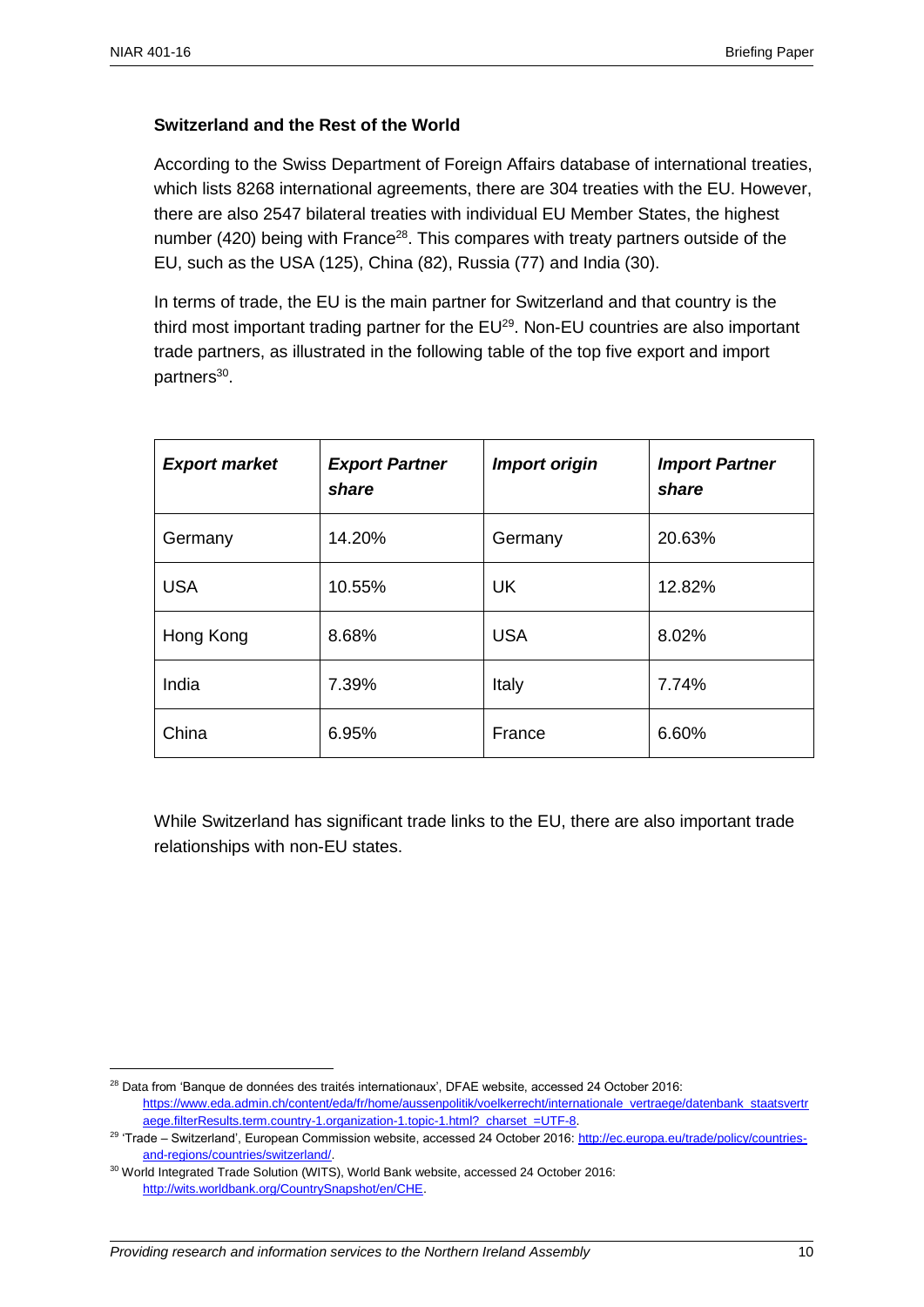## 4 Analysis

The brief overview of two non-EU European states shows that there is a high degree of participation of both Norway and Switzerland in EU programmes and institutions. Both states have the EU as a significant trade partner and both give a substantial financial contribution to the EU. In order to participate in the EU internal market, both states accept regulations associated with such trade and the 'four freedoms', of which the free movement of people has become problematic in Switzerland, affecting that country's dealings with the EU.

Both states are EFTA members, which means that, while the EU negotiates trade relations as a bloc, there are fewer states to combine bargaining positions with and there is a higher degree of sovereignty in the making of trade agreements.

To give a comparative overview of trade relations, the following table, drawn from World Bank data, combines the tables of the top five export and import partners from the two sections above with the equivalents from the UK (an EU Member State), Iceland (an EFTA state), Turkey (an EU candidate country with a Customs Union agreement with the EU) and Ukraine (which concluded a free trade agreement with the EU in January 2016).

|                    |               | 1                  | $\overline{2}$ | 3                  | $\overline{4}$     | 5              |
|--------------------|---------------|--------------------|----------------|--------------------|--------------------|----------------|
| <b>Norway</b>      | <b>Export</b> | <b>UK</b>          | Germany        | <b>Netherlands</b> | France             | Sweden         |
|                    | <b>Import</b> | Sweden             | Germany        | China              | <b>UK</b>          | <b>USA</b>     |
| <b>Switzerland</b> | <b>Export</b> | Germany            | <b>USA</b>     | Hong Kong          | India              | China          |
|                    | <b>Import</b> | Germany            | <b>UK</b>      | <b>USA</b>         | Italy              | France         |
| <b>UK</b>          | <b>Export</b> | <b>USA</b>         | Germany        | Switzerland        | China              | France         |
|                    | <b>Import</b> | Germany            | China          | <b>USA</b>         | <b>Netherlands</b> | France         |
| <b>Iceland</b>     | <b>Export</b> | <b>Netherlands</b> | UK.            | Spain              | Germany            | France         |
|                    | <b>Import</b> | Norway             | Germany        | <b>USA</b>         | China              | <b>Denmark</b> |
| <b>Turkey</b>      | <b>Export</b> | Germany            | UK.            | Iraq               | <b>Italy</b>       | <b>USA</b>     |
|                    | <b>Import</b> | China              | Germany        | Russia             | <b>USA</b>         | Italy          |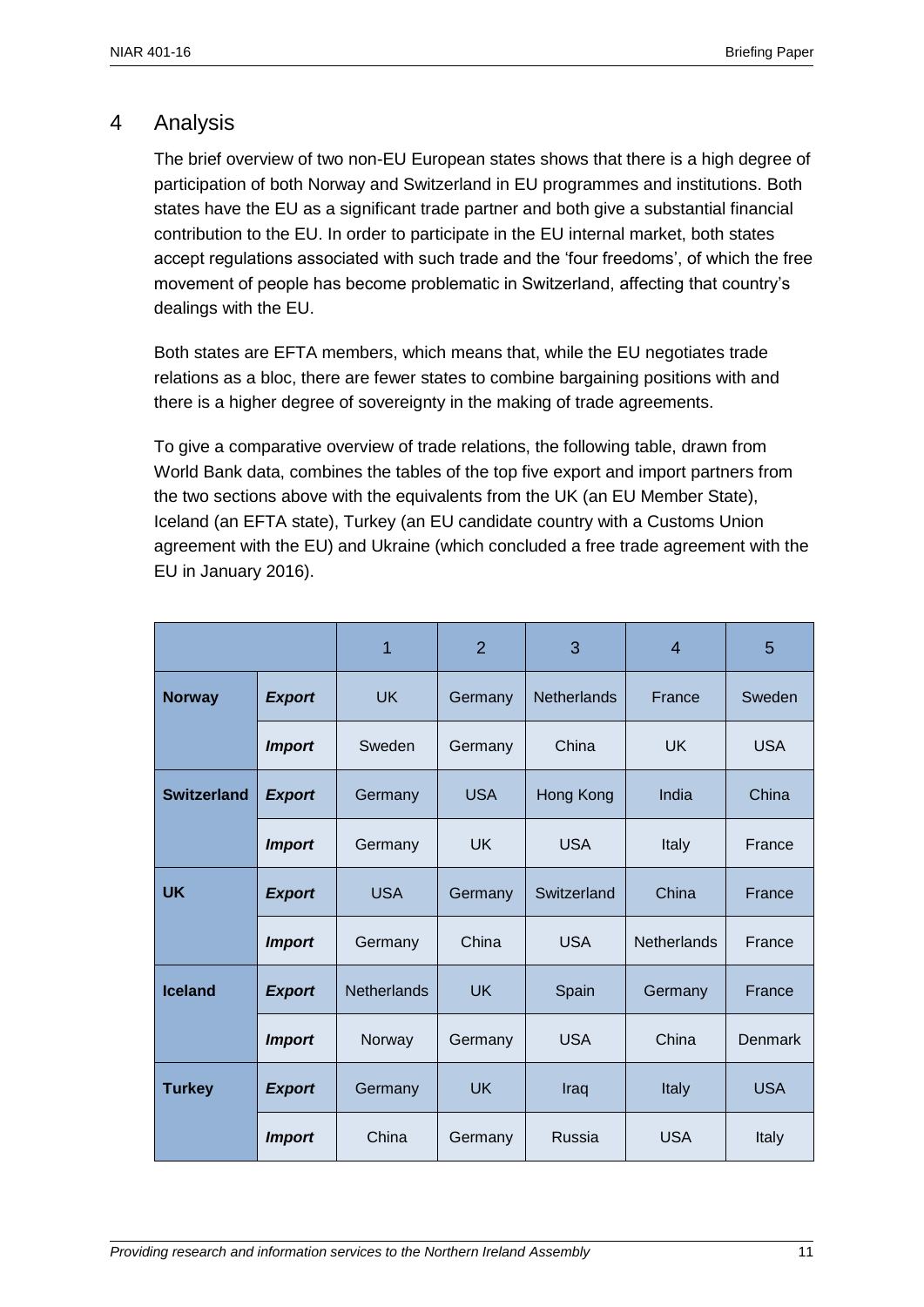| <b>Ukraine</b> | <b>Export</b> | Russia | Turkey | Egypt   | China          | Poland |
|----------------|---------------|--------|--------|---------|----------------|--------|
|                | <i>Import</i> | Russia | China  | Germany | <b>Belarus</b> | Poland |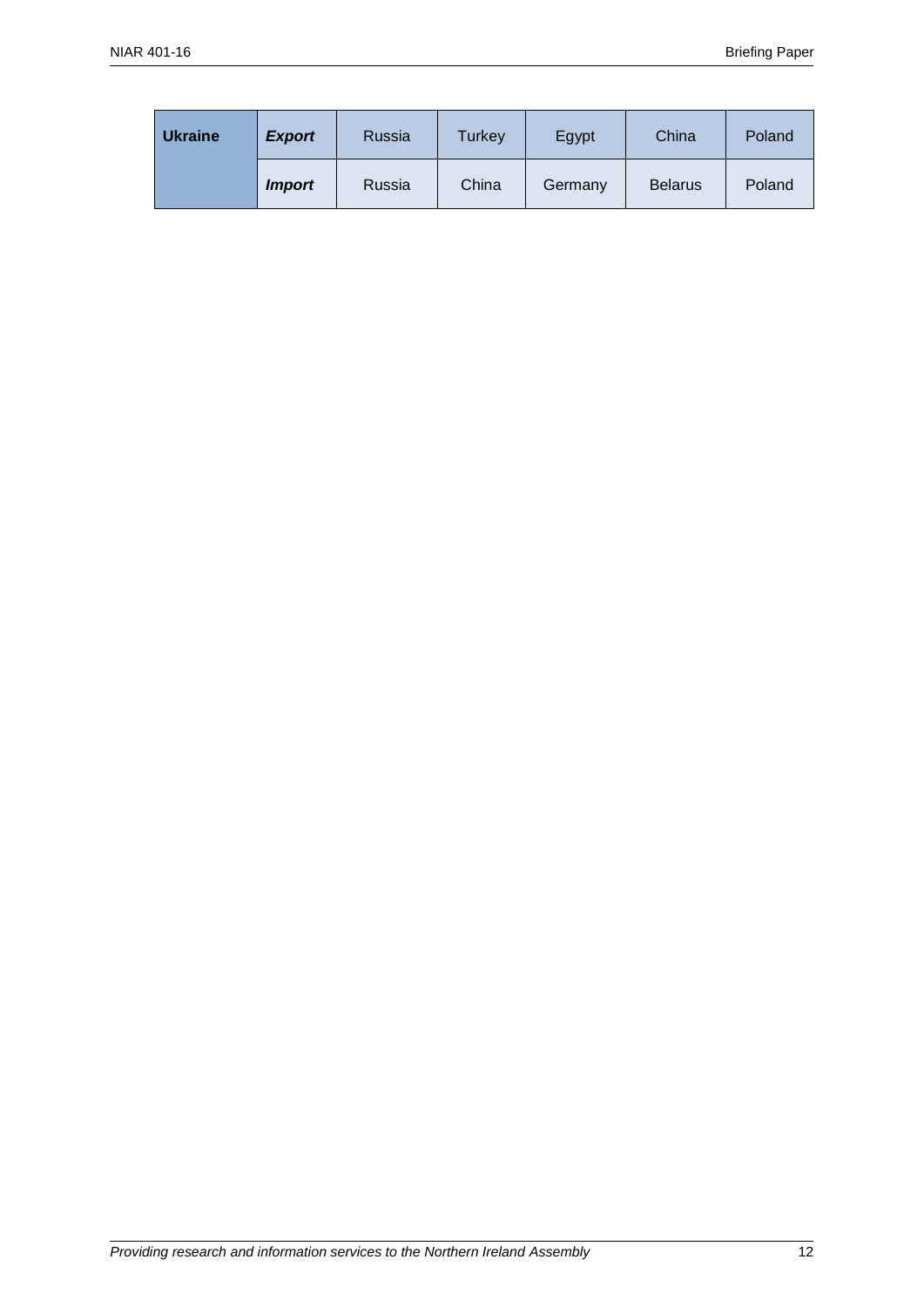## Appendix 1: Norwegian Offices in Brussels<sup>31</sup>

Norwegian organizations in Brussels

Actis, [Norwegian Policy Network on Alcohol and Drugs](http://www.europanytt.no/) (Eurocare)

Rue Archimède 17, B-1000 Bruxelles Phone: +32 2 736 05 72 E-mail: [info@eurocare.org](mailto:info@eurocare.org)

#### [Bellona Europe](http://www.bellona.org/)

Rue du Trône 61, B-1050 Brussels Phone. +32 2 648 31 22 Fax: +32 2 646 81 22 E-mail: **europe@bellona.org** 

#### [Energy Norway](http://www.energinorge.no/english)

Rue Archimède 17, B-1000 Bruxelles Director Snorre Lamark Mobile: + 47 916 915 63 E-mail: [sl@energinorge.no](mailto:sl@energinorge.no)

#### [Industri Energi Norway](http://www.industrienergi.no/)

Rue Archimède 17, B-1000 Bruxelles Tlf. + 47 902 047 13 / +32 4 760 27 700 E-post: [ketil.karlsen@industrienergi.no](mailto:ketil.karlsen@industrienergi.no) [/ maria.corradi@industrienergi.no](mailto:maria.corradi@industrienergi.no)

#### [The Norwegian Refugee Council](http://www.ks.no/templates/Start.aspx?id=32718) (NRC Europe)

Rue de la Loi 42, B-1040 Bruxelles Phone: +32 2 880 02 41 E-mail: [post@nrceurope.be](mailto:post@nrceurope.be)

#### [The Norwegian Association of Local and Regional Authorities \(KS\)](http://www.ks.no/tema/Internasjonalt/eueos/)

Sq. de Meeus 1, B-1000 Bruxelles Phone: +32 2 550 12 90 Fax: +32 2 550 12 95 E-mail: [ks-brussel@ks.no](mailto:ks-brussel@ks.no)

 $\overline{a}$ 

#### [The Norwegian Confederation of Trade Unions](http://www.lo.no/language/English/?tabid=894) (LO)

Boulevard du Roi Albert II 5/23, B-1210 Bruxelles Phone: +32 2 201 18 10 Fax: +32 2 201 18 12 E-mail: [brussel@lo.no](mailto:brussel@lo.no)

<sup>&</sup>lt;sup>31</sup> From 'Norwegian offices in Brussels', Norway Mission to the EU website, accessed 25 October 2016[: http://www.eu](http://www.eu-norway.org/Norwegian_offices_in_Brussels/#.WA81VeRIhaQ)[norway.org/Norwegian\\_offices\\_in\\_Brussels/#.WA81VeRIhaQ.](http://www.eu-norway.org/Norwegian_offices_in_Brussels/#.WA81VeRIhaQ)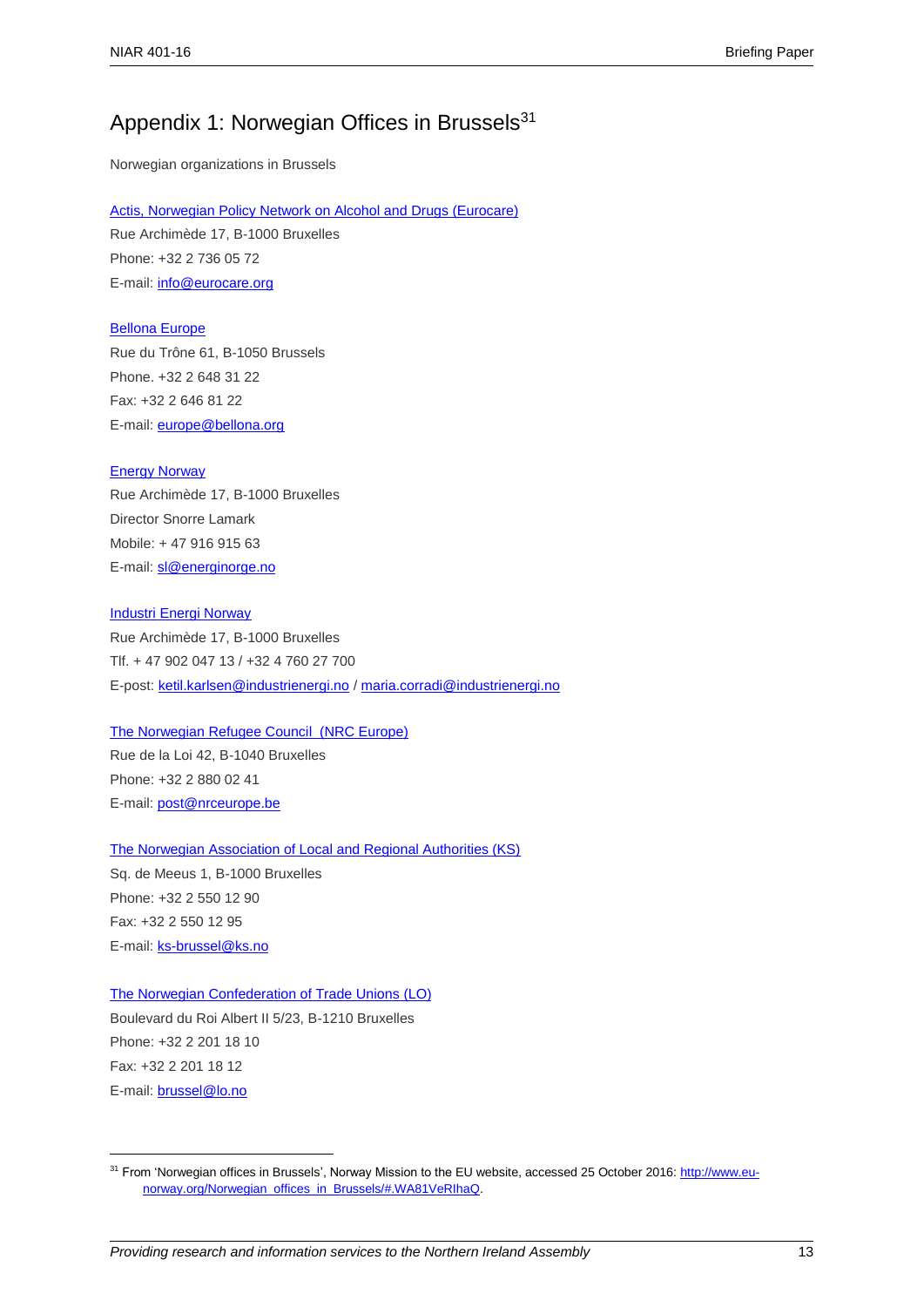#### [Norwegian Shipowners` Association](http://www.rederi.no/nrweb/english.nsf)

Rue Ducale 67, B-1000 Brussels Contact: Ingrid Kylstad Phone: +32 492 72 62 34 E-mail[:ik@rederi.no](mailto:ik@rederi.no)

#### [The Norwegian Truck Owners Association](http://www.lastebil.no/) att. Nordic Logistics Association

Square de Meeus 22b, B-1050 Bruxelles Phone: +32 2 218 23 19 E-mail: [shl@nla.eu](mailto:shl@nla.eu)

#### [The Research Council of Norway](http://www.rcn.no/en/Home+page/1177315753906)

Rue de Trône 98 Head of Office: Yngve Foss Tlf. +32 2 549 09 96/+ 47 98 22 35 74 Faks: +32 2 512 99 43 E-mail: vf@rcn.no

#### [Confederation of Norwegian Enterprise \(NHO\)](http://www.nho.no/english/)

168, Avenue Cortenbergh, bte. 7 B-1000 Bruxelles Phone: +32 2 285 05 60 Fax: +32 2 285 05 70 E-mail: [nho.brussel@nho.no](mailto:nho.brussel@nho.no)

Norwegian regional offices

#### Mid- [Norway European Office \(Trøndelags Europakontor\)](http://www.mid-norway.no/)

Avenue Palmerston 3 B-1000 Bruxelles Phone: +32 2 235 02 35 Fax: +32 2 22 35 01 19 E-mail: [office@mid-norway.no](mailto:office@mid-norway.no)

#### [North Norway European Office](http://www.northnorway.org/)

Avenue Palmerston 24, B-1000 Bruxelles Phone: +32 2 237 69 00 Fax: +32 2 237 69 09 E-mail: [brussel@northnorway.org](mailto:brussel@northnorway.org)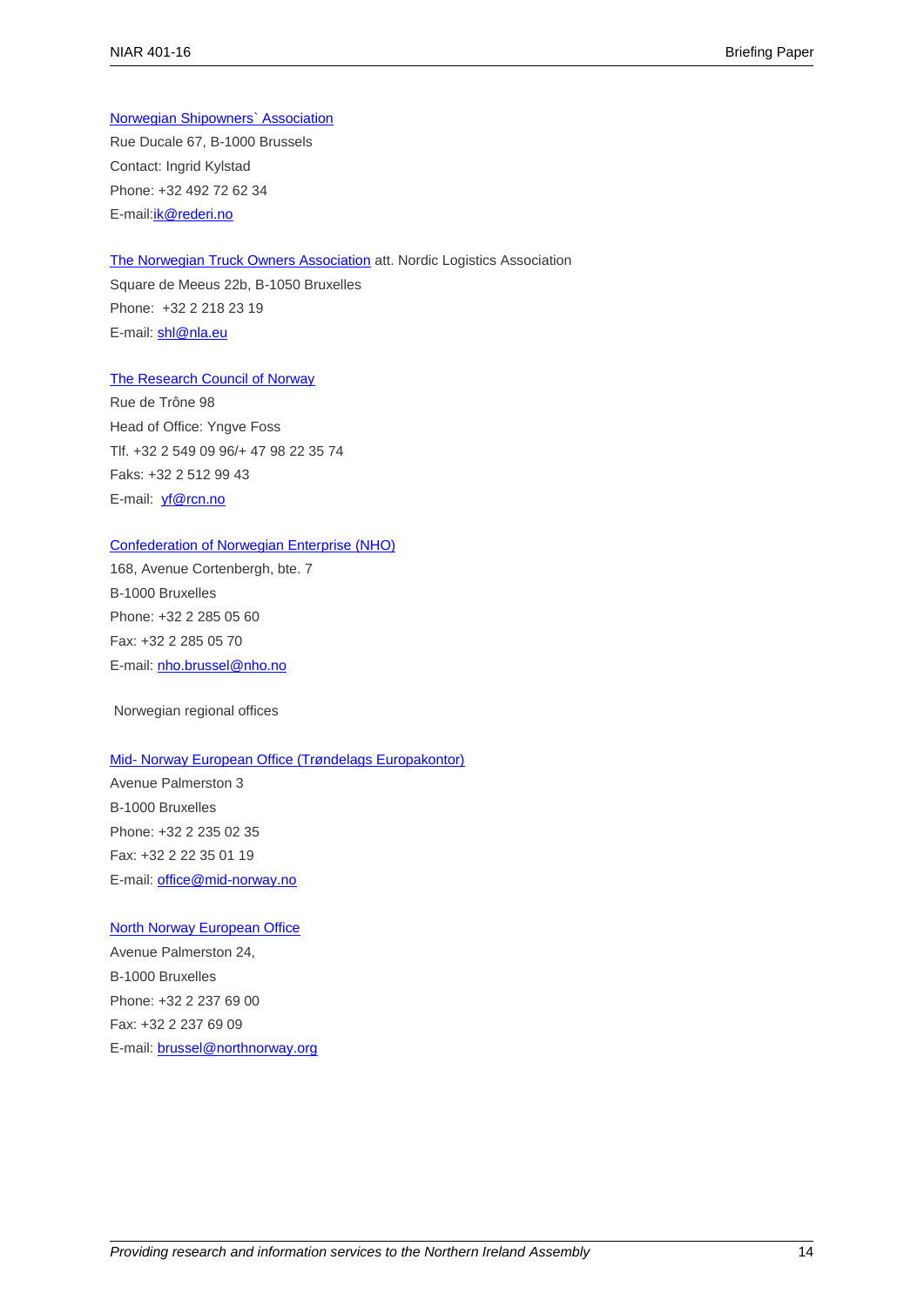#### [The Oslo Region European Office](http://www.osloregion.org/)

Rue du Luxembourg 3 B-1000 Bruxelles Phone: +32 2 501 08 31 Fax: +32 2 501 08 42 E-mail: [post@osloregion.org](mailto:post@osloregion.org)

#### [The Stavanger Region European Office](http://www.stavangerregion.no/)

Rue du Luxembourg 23 B-1000 Bruxelles Phone: +32 2 231 59 02 Fax: +32 2 280 06 90 E-mail: [hkj@stavangerregion.no](mailto:hkj@stavangerregion.no)

#### [South Norway European Office](http://www.south-norway.be/)

Rue Archimède 17 B-1000 Bruxelles Phone: +32 2 511 48 55 E-mail: [isb@south-norway.no](mailto:isb@south-norway.no)

#### [The West Norway Office in Brussels](http://www.west-norway.no/)

Rue Archimède 17 B-1000 Bruxelles Phone: +32 2 285 00 00 Fax: +32 2 285 00 02 E-mail: [post@west-norway.no](mailto:post@west-norway.no)

#### EU offices of Norwegian companies

#### [Agder Energi](http://www.ae.no/)

Rue Archimède 17 B-1000 Bruxelles Endre Amundsen Phone: +32 4 88 77 35 04 E-mail: [endre.amundsen@ae.no](mailto:endre.amundsen@ae.no)

#### [DNV GL](http://www.dnvgl.com/)

37/41 Rue du Congres, B-1000 Bruxelles Tlf. +32 2 609 00 46 E-post: [ketil.djonne@dnvgl.com](mailto:ketil.djonne@dnvgl.com)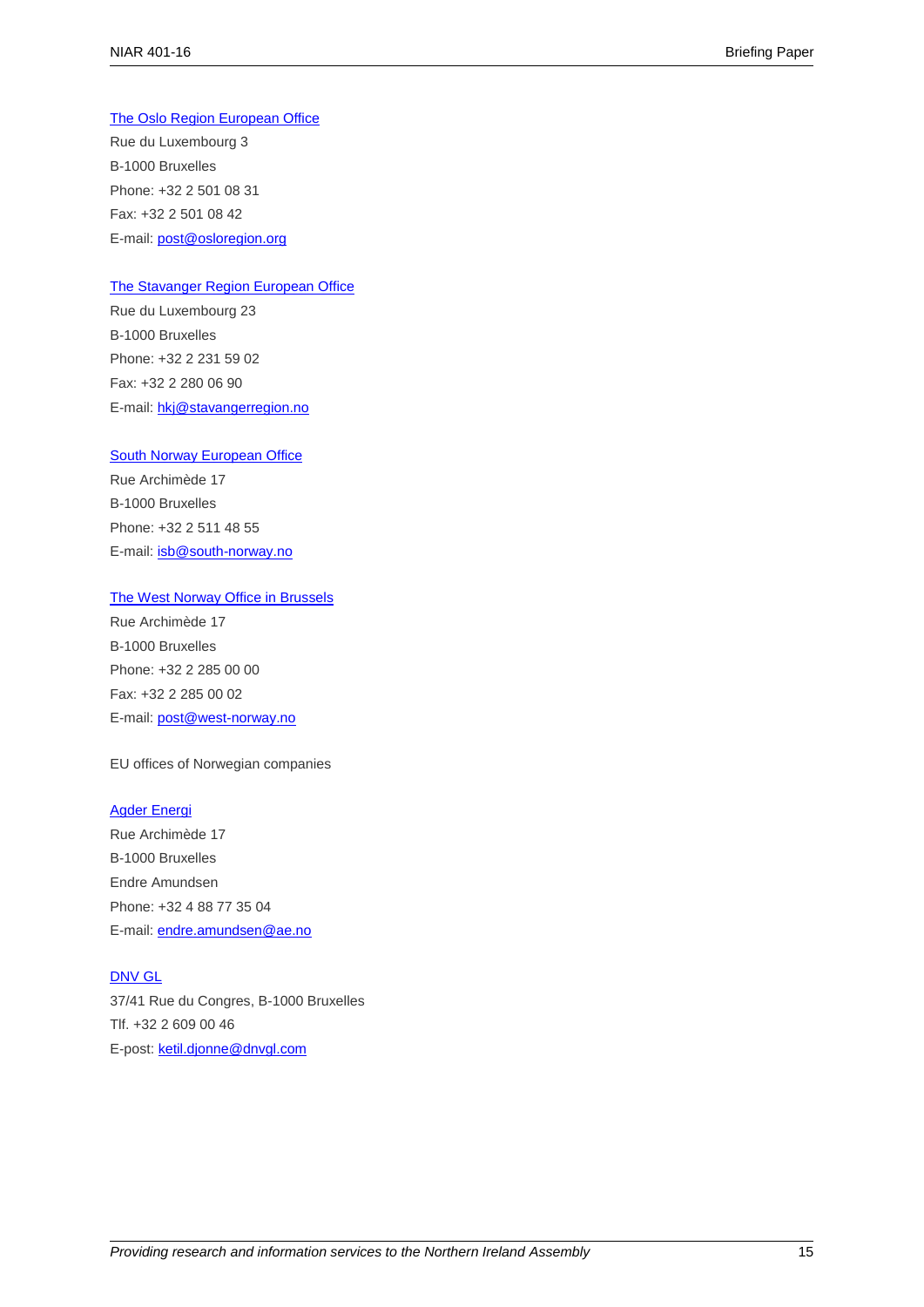#### [Hydro Corporate](http://www.hydro.com/en/) EU Office

Rue Archimède 17 B-1000 Bruxelles Phone: +32 2 286 48 80 Faks: +32 2 286 48 98 E-mail: [jan.peter.jebsen@hydro.com](mailto:jan.peter.jebsen@hydro.com)

#### [Orkla Foods](http://www.orklafoods.no/)

Rue Archimède 17 B-1000 Bruxelles Phone: +32 2 280 0793 E-mail: [trond.aanerud@orklabrands.no](mailto:trond.aanerud@orklabrands.no)

#### [SAS](http://www.sasgroup.net/SASGroup/default.asp)

Rue du Trône 130, B-1050 Bruxelles Tlf. +32 2 643 69 62 Faks: +32 2 643 69 69 E- post: [charlotte.andsager@sas.dk](mailto:charlotte.andsager@sas.dk)

[Statkraft Treasury Centre S.A.](http://www.statkraft.com/) Rue Archimède 17, B-1000 Bruxelles Tlf. +32 2 282 04 11 E-post: [trude.fjeldstad@statkraft.com](mailto:Trude.Fjeldstad@statkraft.com)

#### **[Statnett](http://www.statnett.no/)**

Rue Archimède 17, B-1000 Bruxelles E-mail: [tor.hodne@statnett.no](mailto:tor.hodne@statnett.no)

#### [Statoil EU Affairs Office](http://www.statoil.com/no/Pages/default.aspx)

Avenue de Cortenbergh 71 B-1000 Bruxelles Phone: +32 2 234 54 20 E-mail: [anma@statoil.com](mailto:anma@statoil.com) (Anders Marvik, Director)

#### **Telenor Representative Office**

Avenue de Tervuren 13B B-1040 Bruxelles Phone: +32 2 740 25 30 E- mail: [Lotte.Abildgaard@telenor.com](mailto:Lotte.Abildgaard@telenor.com)

Norwegian consulting and law firms in Brussels

#### [Advokatfirmaet Schjødt](http://www.schjodt.no/)

Rue Archimède 17, B-1000 Bruxelles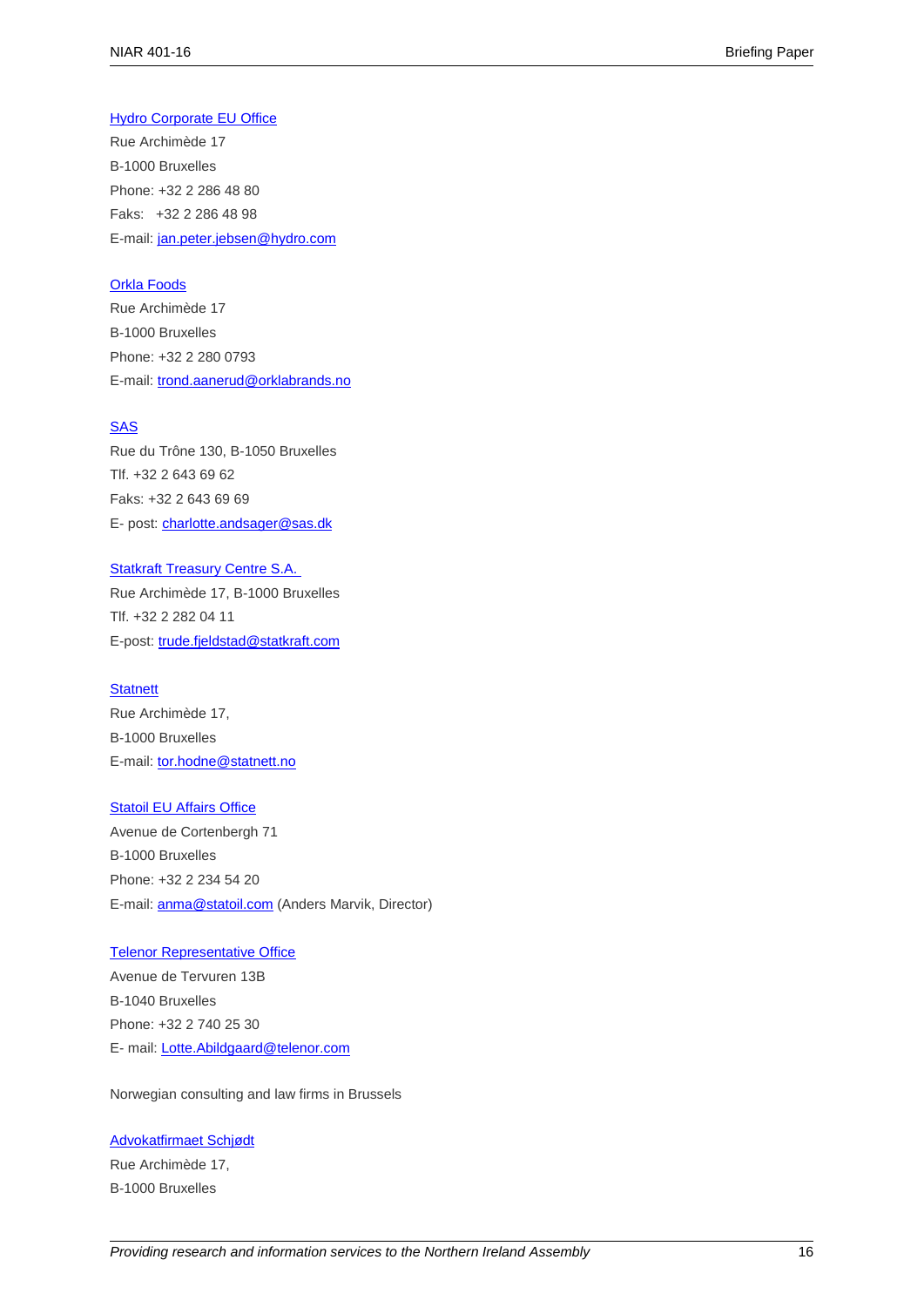Phone: +32 2 280 69 64 Fax: +32 2 280 69 97 E-mail: [peter.dyrberg@schjodt.no](mailto:peter.dyrberg@schjodt.no)

#### [Geelmuyden Kiese](http://gknordic.com/no/gkbrussels/)

Rue du Trône 61, 1050 Brussels Tlf. +32 4 72 63 22 21 E-post: [post.be@gknordic.com](mailto:post.be@gknordic.com)

#### [One Market](http://www.one-market.org/?lang=en)

Rue du Luxembourg 23 B-1000 Bruxelles Phone: +32 2 231 18 84 Fax: +32 2 280 06 90 E-mail: [pal@onemarket.be](mailto:pal@onemarket.be)

#### [Kreab](http://www.kreab.com/)

Avenue de Tervueren 2 B-1040 Bruxelles Phone: +32 2 737 69 00 / +47 22540100 Fax:+32 2 737 69 40 / +47 22540101 E-mail: [sebastian.remoy@kreab.com](mailto:sebastian.remoy@kreab.com)

## 1-Tech

Addr.: Rue du Luxembourg 23 Tel. +32 2 280 12 84, +32 474 980616 E-mail: [jan.hanssen@gmail.com](mailto:jan.hanssen@gmail.com) [www.1-tech.eu](http://www.1-tech.eu/)

Fipra Norway/ **[First House](http://www.firsthouse.no/)** Rue de la loi 227, 1040 Bruxelles Tel: +32 2 613 2820, +32 484745992 E-post: [eeb@firsthouse.no](mailto:eeb@firsthouse.no)

Norwegian correspondents in Brussels

#### [Aftenposten](http://www.aftenposten.no/)

Øystein Kløvstad Langberg Residence Palace, Bte. 79, Wetsraat 155, B-1040 Bruxelles Telefon: 32 (0) 2 235 22 29 Mobil: +32 (0) 496 29 68 21 E-post: [oystein.langberg@aftenposten.no](mailto:oystein.langberg@aftenposten.no)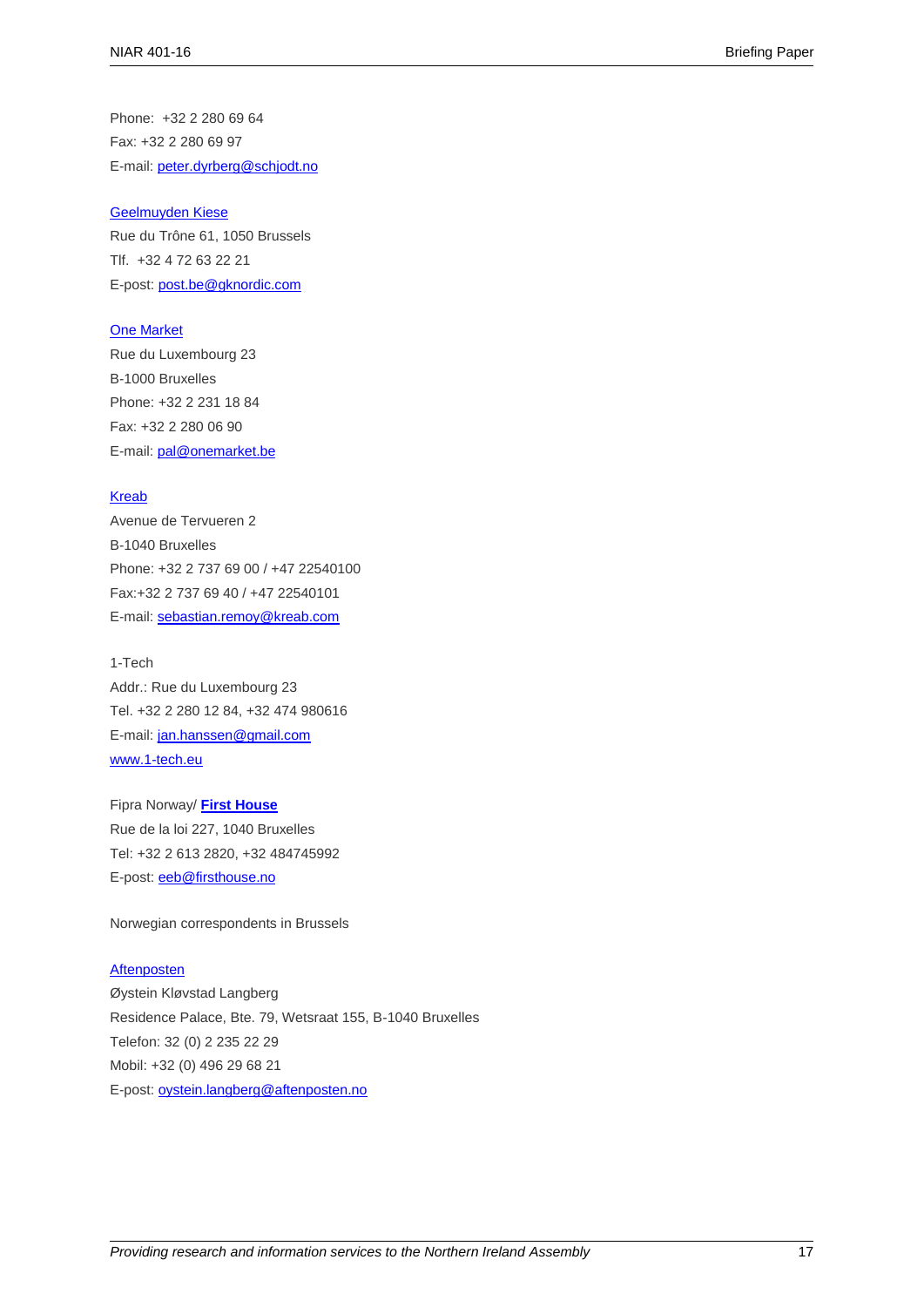#### [NRK](http://www.nrk.no/)

Tore Tollersrud Avenue du Diamant 95, 1030 Brussels Phone: +32 (0) 2 74 21 406 Mobile: +47 (0) 901 26 578 E-mail: [tore.tollersrud@nrk.no](mailto:tore.tollersrud@nrk.no)

#### [NTB](http://www.ntb.no/)

Johan Falnes Residence Palace, Bloc 1, Bte. 64 Rue de la Loi 155, B-1040 Bruxelles Tel.: +32 2 230 52 85 Mobile: +32 473 46 19 78 Fax: + 32 2 230 50 05 E-mail: [jf@ntb.no](mailto:jf@ntb.no)

Other offices

#### [NTNU](http://www.ntnu.no/)

Rue du Trône 61, 1050 Brussels Mail: [massimo.busuoli@ntnu.no](mailto:massimo.busuoli@ntnu.no)

#### **[Sintef](http://www.sintef.no/)**

Rue du Trône 61, 1050 Brussels Phone: +32 479 782418 [Petter.Stoa@sintef.no](mailto:Petter.Stoa@sintef.no)

[The Norwegian Parliaments'](http://www.strotinget.no/) Brussels Office Norway House 17, rue Archimède B-1000 Brussels Phone/fax: +32 2 230 2920 E-mail: [Brussel@stortinget.no](mailto:Brussel@stortinget.no)

#### [Tolldirektoratet \(Norwegian customs\)](http://www.toll.no/default.aspx?id=3&epslanguage=EN)

Roy Skårslette, Special Customs Representative Rue Archimède 17 B-1000 Bruxelles Phone: +32 2 230 08 31 Mobile: + 32 473 18 15 71 Fax: + 32 2 230 0430 E-mail: [roy.skarslette@toll.no](mailto:roy.skarslette@toll.no)